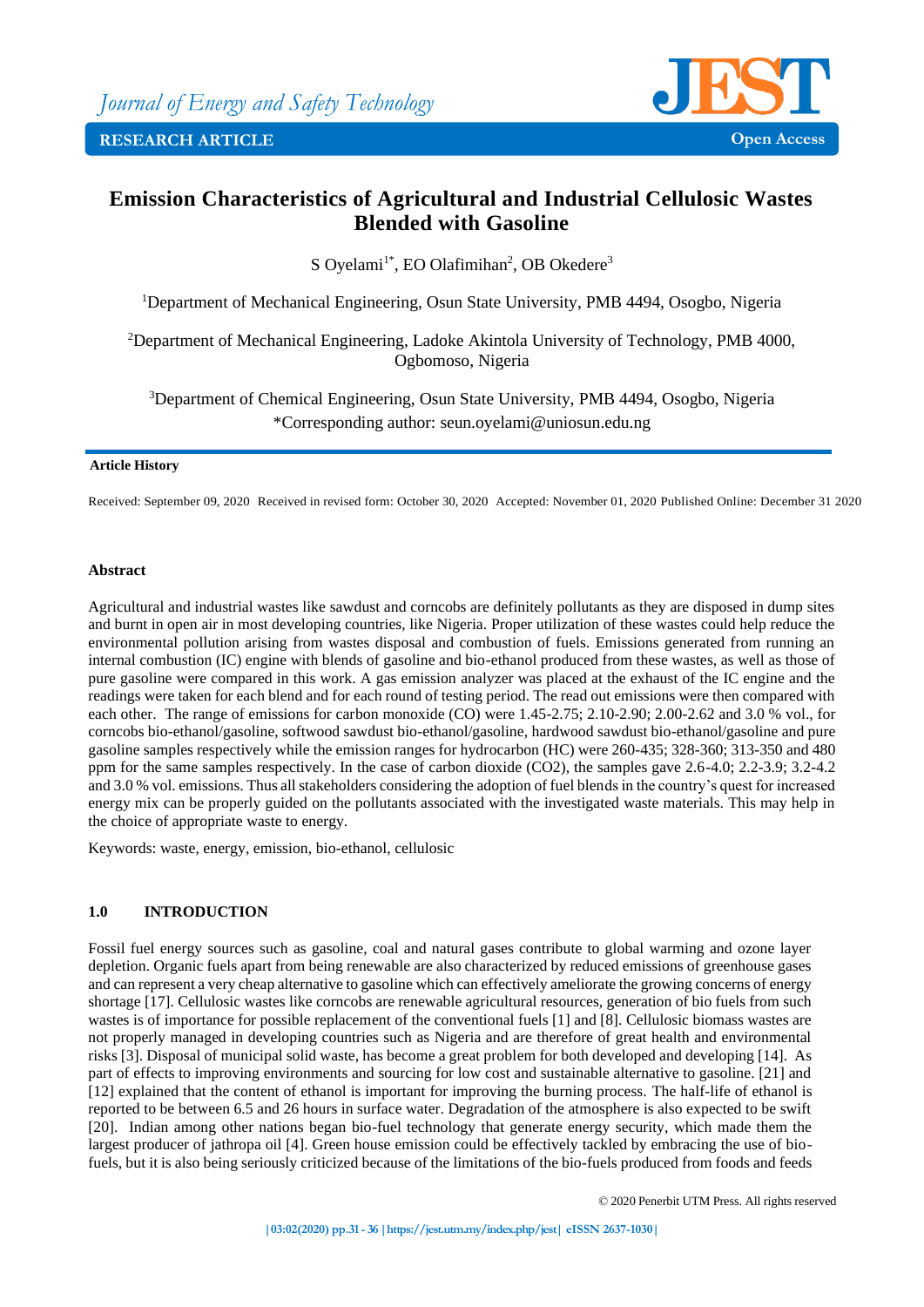stocks called first generation bio-fuel, unlike the second generation bio-fuels produced from agricultural and industrial wastes.

Cellulosic ethanol is a major advantage in reducing emissions of greenhouse gas (GHG) by 85 percent over gasoline [15]. Rice at al [13] said that the atmospheric quality is improved by using higher ethanol in mixed fuel than pure gasoline. An increasing utilization of first-generation bio-fuels leads to an increase in the need for high quality land and fertilizer that is linked to global warming and can pollute groundwater. These organic fuel plants require more pesticides and decrease biodiversity since they are predominantly mono-cultural. In Brazil, in particular, substantial areas of tropical woodland are being burned to give way to such plants which release CO2 and cause soil erosion. [18] and [9] noted that the addition of ethanol does not have an impact on CO2 emissions, and [6] as well as the decrease in the amount of ethanol in [7].

Park et al [10] reported that mixed ethanol fuel rather than pure gasoline can reduce CO2 emissions. In addition, CO2 emissions were decreased by approximately 10 percent when mixed fuels were used by [2] [16] studied the effect of ethanol additives on gasoline and reported that ethanol generally produced a more controlled UHC motor output when using E90 and E100 fuel.

Currently, issues pertaining to land use are at the interface of climate change discussions, food sovereignty, indigenous rights, social and environmental justice. Probably the key issue is the competition for foodstuffs [19] and [15]. The purpose of this study is to investigate the use of non-food as feedstocks for ethanol production and subsequently as blend for fuel.

## **2.0 METHODOLOGY**

The preparation of the feedstock involved the smashing and grinding of the Corncobs and Sawdust, to smaller particles size of 0.58mm, this was to enlarge the surface thus increasing the accessibility of acid into the feedstock. Saccharomyces cerevisiae was used in the fermentation process and cultivated for 48 hours prior to the experiment. Agar (PDA) sample 100 g was dissolved in a conical fiber entirely in 250ml water. The cotton and foil paper covered the mixture and sterilized for 15 minutes in the autoclave at 121o C. The content were allowed to cool, and then filled up to the brim with Saccharomyces cerevisiae by the help of sterilized inoculation loop. The content of the petri dishes were then sealed and maintained in an incubator at 25oC for 48 hours. The sample has been seen to produce particle uniformity. The moisture removal sample was then dried for 12 hours. In standard conditions, a 250ml beaker is filled with 100 g dry sample and 100ml with 18 M H2SO4 (78 % w /v of acid).

The reaction was spontaneous in producing lignin, which was regarded as black residue However, the pH was maintained between 5.0-6.0 for optimal performance of Saccharomyces cerevisiae using 9M NaOH. The solution is filtered using a Buchner funnel to produce the cellulose substratum as residue. Saccharomycece cerevisiae was dissolved by 10 ml distilled water containing between 80 and 20 drops in the agar slant tube. Agar slant tube is a screw-capped culture tube partly filled with an agar mix such as nutrient agar. In making it a slat tube, the agar is allowed to cool with the tube laying at an angle, resulting in a large surface area for spreading a culture. Then the cellulose substrate was added to ferment 10 ml of the solution. The mixture was poured in the distilled water for dilution and not vice versa to avoid a natural inclination, so to have a much smaller, safer scale. Sugar content of the sample was tested four-hourly to determine the rate of sugar conversion to ethanol as well as fermentation period and fermentation rate. Ethanol was fermented for 48- 62 hours at 300 C in a shaker incubator of 150rpm to enable full fermentation. The fermented beer was later sieved to have the fluid. The fermentation process was conducted at room temperature. Fluid then pass through another stage of purification by the use of the distillation bath which was monitored, to have the product at 78.50C, the actual boiling point of ethanol. The block diagram showing the hydrolysis and fermentation steps is as shown in figure 1 and the properties of the ethanol produced and that of pure gasoline are as summarised in Table 1..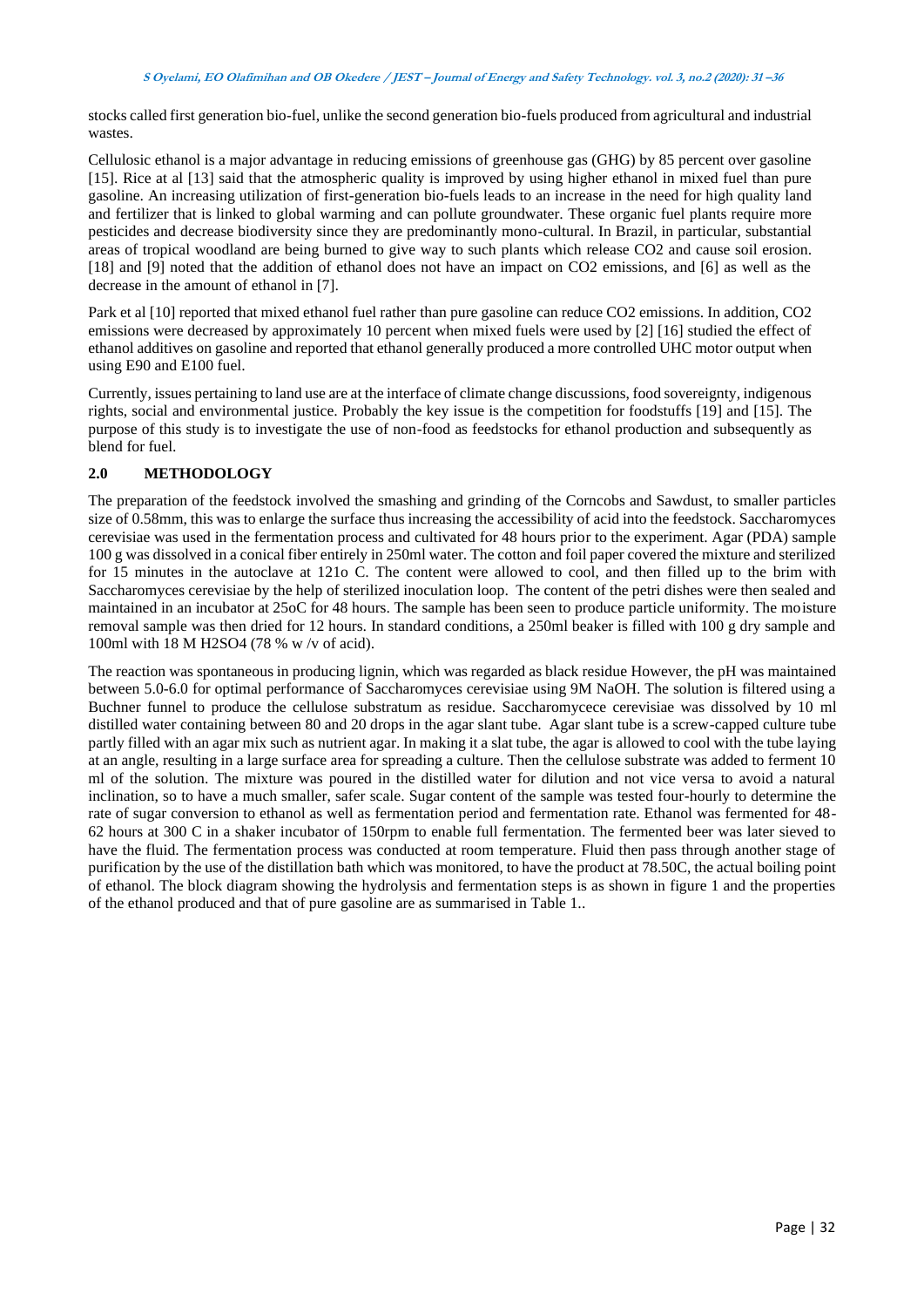**S Oyelami, EO Olafimihan and OB Okedere / JEST – Journal of Energy and Safety Technology. vol. 3, no.2 (2020): <sup>31</sup> –36**



**Figure 1:** Process flow diagram of Bio-ethanol Production Process of Ligno-cellulosic Feedstock.

| Parameters                 |               | Corncob    |            |            |
|----------------------------|---------------|------------|------------|------------|
|                            | Gasoline/     | Ethanol    | Sawdust    | Sawdust    |
|                            | Gasoline      |            | (Softwood) | (Hardwood) |
|                            | (Yuccsu,et    |            | Ethanol    | Ethanol    |
|                            | al, 2006)     |            |            |            |
| Colour                     |               | Colourless |            |            |
|                            |               |            | Colourless | Colourless |
| Density $(g/cm^3)$         | $0.69 - 0.79$ | 0.8158     |            |            |
|                            |               |            | 0.7898     | 0.7876     |
| Purity $(\%)$              | 100           | 95.68      |            |            |
|                            |               |            | 99.59      | 99.90      |
| Flash point( $\rm ^{o}c$ ) | 22            | 17         |            |            |
|                            |               |            | 14         | 14         |
| Pour point (°c)            | 32 to -57     | $-5$       |            |            |
|                            |               |            | $-5$       | $-5$       |
| Fire point $(°c)$          | 43            | 44         |            |            |
|                            |               |            | 48         | 47         |
| Vapour                     | $7-9$         | 5.32       |            |            |
| Pressure (kPa)             |               |            | 5.74       | 5.72       |
| <b>Octane Number</b>       | 88-100        | 108.6      |            |            |
|                            |               |            | 108.6      | 108.6      |
| Hydrogen (%)               | $12 - 15$     | 8.0        |            |            |
|                            |               |            | 13.0       | 10.0       |
| Carbon $(\%)$              | 85-88         | 75.3       |            |            |
|                            |               |            | 76.4       | 75.8       |

**Table 1** Properties of ethanol produced from feedstocks

The small Test Engine (TD200), a four-stroke engine, was set to an idle speed not below 1300 revolutions per minute (rpm), the starting speed for the tests. For a while the engine could operate at that speed to warm it up to a uniform temperature. Preliminary controls were made with 500ml of gasoline to ensure the engine could work smoothly without hitch. The first desired speed of 2000 rpm, measured using a tachometer, was driven by the engine. The time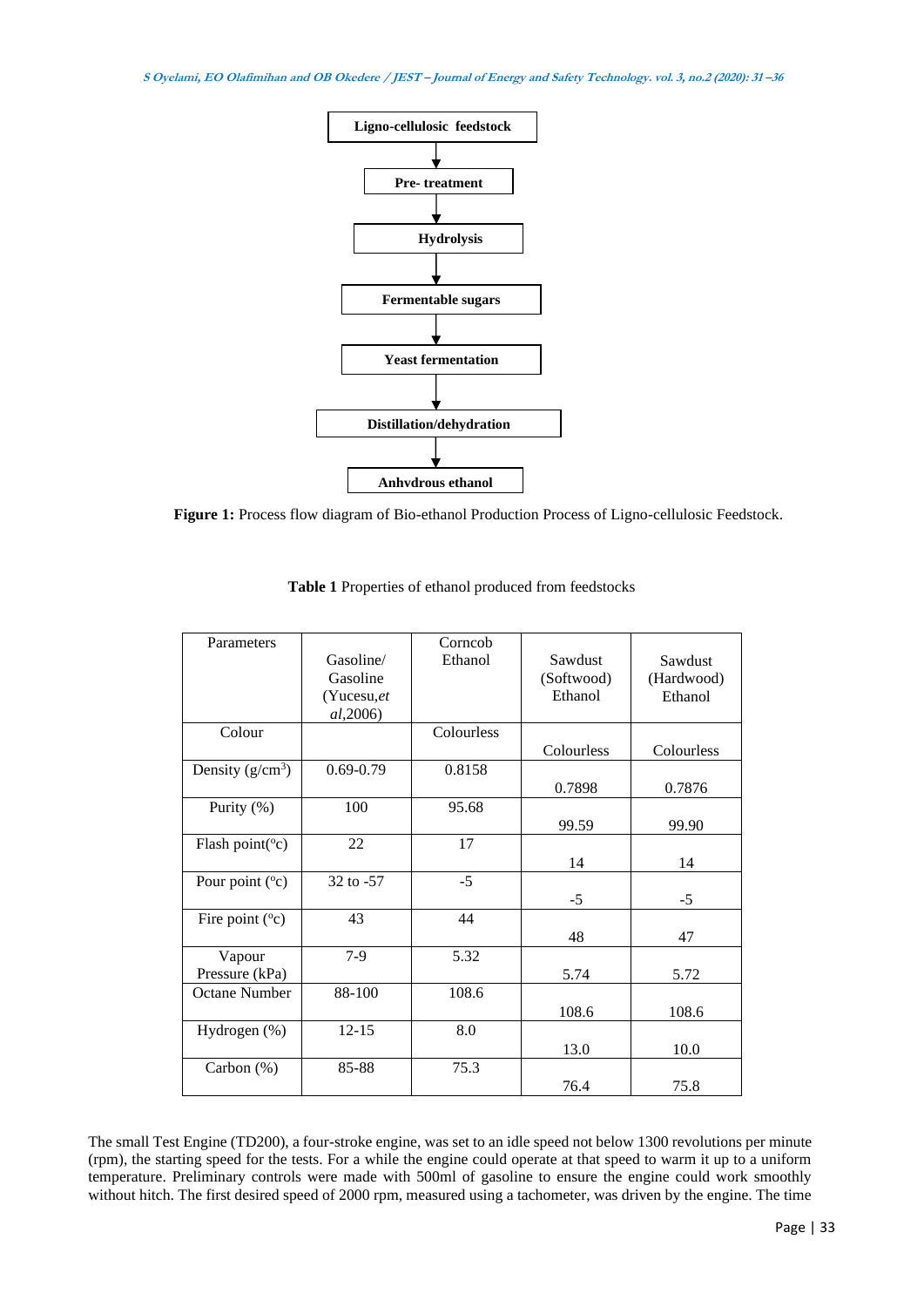needed for the consumption of 24ml of fuel was read by using the stop clock, and the frequency of the brake and the load of balancing were also observed. The dynamometer load was gradually increased until zero read spring balance, the charge was observed. The versatile data acquisition system (VDAS) software that was installed on a computer and connected to the VDAS hardware through a wired connection was used in recording the required data at this speed at 2200 rpm, 2400 rpm, 2800 rpm and 2600 rpm, for E3.5, E7.0,

E10.5 and E14 respectively. E3.5, E7.0, E10.5 and E14.0 represent 3.5%, 7.0%, 10.5% and 14% of bio-ethanol in gasoline as respectively. The emission compositions (CO2, CO, HC) for each proportion of the blends were recorded by setting up a portable gas analyzer of model 900403 from Bridge Analyzers, Inc. 5198 Richmond Rd, Bedford Heights, OH 44146, United States. The experimental set up is as shown in Figure 2.



Figure 2: Engine, dynamometer and instrumentation unit.

## **3.0 RESULTS AND DISCUSSION**

The emission from running the various (fuel blends) samples labelled X (corncobs bioethanol/gasoline), Y (softwood sawdust bioethanol/gasoline) and Z (hardwood sawdust bioethanol/gasoline) was plotted alongside that of pure gasoline in the small test engine (TD200), a four-stroke internal combustion engine having its exhaust connected to the gas emission analyser shown in figure 3, for comparison. The range of emissions for CO were 1.45-2.75; 2.10-2.90; 2.00- 2.62 and 3.0 % vol., for corncobs bio-ethanol/gasoline, softwood sawdust bio-ethanol/gasoline, hardwood sawdust bioethanol/gasoline and pure gasoline samples respectively while the emission ranges for HC were 260-435; 328-360; 313- 350 and 480 ppm for the same samples respectively. In the case of CO2, the samples gave 2.6-4.0; 2.2-3.9; 3.2-4.2 and 3.0 % vol. emissions as shown in Figures 3, 4 and 5 respectively.

The emission results of CO, HC and CO2 for the tested blend ratios compared to that of pure gasoline are as shown in Figures 3 to 5 below. Figure 3, shows that, because of the leaning effect caused by the addition of ethanol, CO emissions decreased drastically compared to E0, which has a highest number of 3.1. CO as a toxic gas is caused by incomplete combustion; the combustion process in the engine is improved when the ethanol containing is blended with gasoline. The hydroxyl group (OH) releases oxygen to aid oxidation thus resulting in complete combustion and CO formation is reduced. In the first sample, E10.5 for the second sample and E10.5 for the third sample, the minimum CO was obtained. CO at E14 blend shows emission reduction of 53.22%, 12.58% and 27.74% for corncobs, softwood sawdust and hardwood sawdust respectively. Figure 4, depicts that HC emission decreases in the blends for all samples compared to E0 which has highest emission of 480. Ethanol can reduce the total output of hydrocarbon emissions, according to the results. The reason for this is similar to the behaviour of hydroxyl (OH) group in ethanol as more oxygen is available for complete combustions of unburnt hydrocarbons. At E14, HC emission was reduced to the tune of 20%, 31.04% and 27.08% for corncobs, softwood sawdust and hardwood sawdust respectively.

Figure 5, depicts that CO2 emission increases in other blends compare to E0, except for E7.0 and E10.5 in the first and second sample respectively. The combustion process is more end to end and the CO2 emission concentration higher when the engine condition is learned. The CO2 emissions results were expected to be close or higher because of the high content of oxygen in bio-ethanol is expected to aid complete combustion, at E14, the result shows increase of 23.33%, 3.33% and 6.7% for corncobs, softwood sawdust and hardwood sawdust respectively. In comparison to pure gasoline, on average, the emission is better at blending as compared to other researchers conclusions [11] and [5]. The comparison of the samples shows that on the average emission is even better off using the sample X.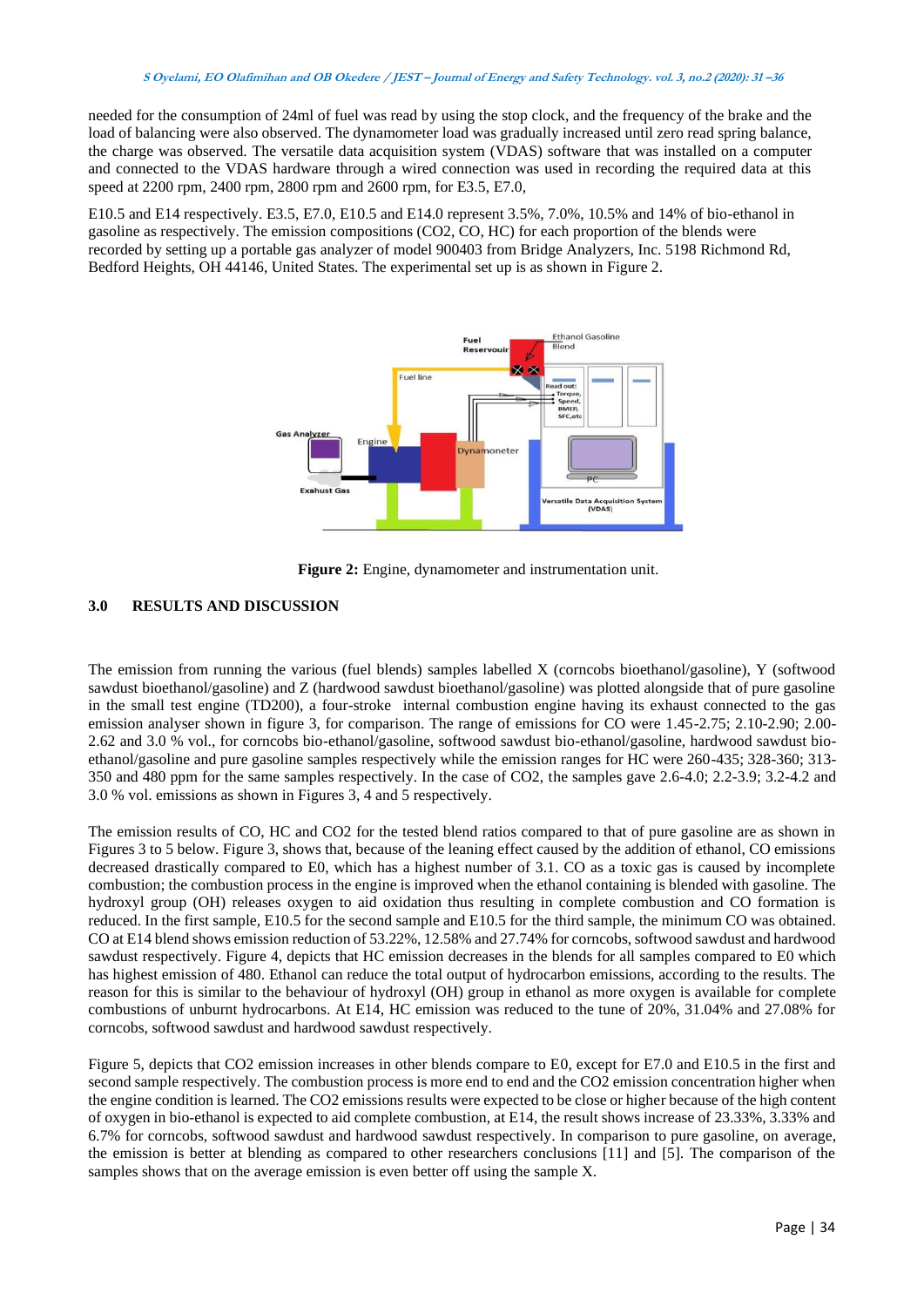

**Figure 3:** CO Emission Result for Blends of the Samples



**Figure 4:** HC Emission Result for Blends of the Samples



**Y- Gasoline/softwood sawdust ethanol Z- Gasoline/hardwood sawdust ethanol**

Figure 5:  $CO<sub>2</sub>$  Emission Result for Blends of the Samples

## **4.0 CONCLUSION**

The emission characteristics of bio-ethanol/gasoline blends using second generation feedstocks have been investigated in this work. Second generation bio-fuels produced from agricultural and industrial wastes is obviously a way to go in tackling most environmental challenges surrounding both wastes as well as emissions from fuels. Results from this study showed that emissions were generally lower with the blends as fuel than when pure gasoline was used. The major reason for this is the release of additional oxygen from the hydroxyl group of the bio-ethanol which aided the complete combustion. Among the blends, corncobs bioethanol/gasoline, on the average has shown to be more effective with maximum sustainable environmental effects in terms of pollution.

**.**